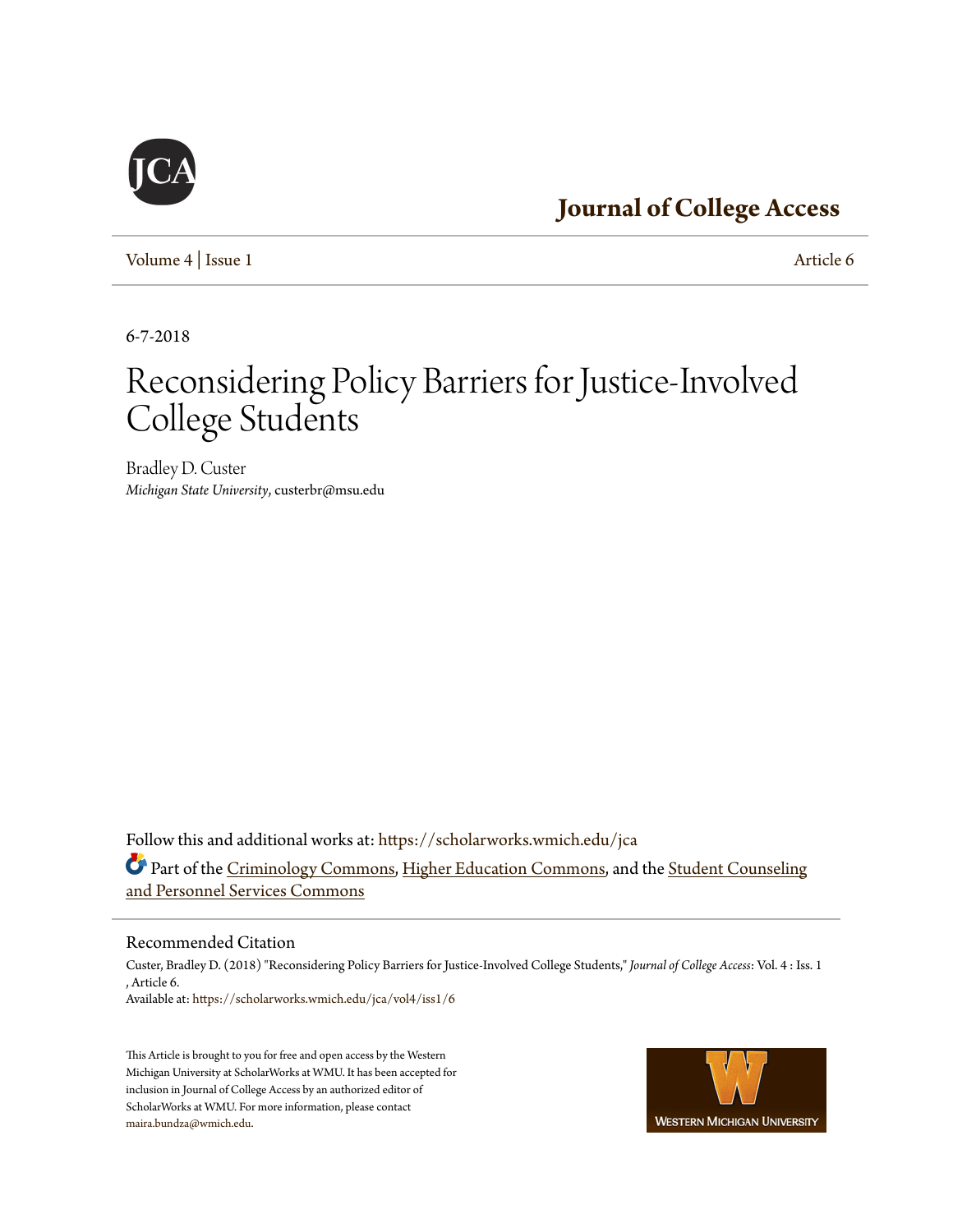# *Perspective:*  **Reconsidering Policy Barriers for Justice-Involved College Students**



Authored by Bradley D. Custer (Ph.D. student in Higher, Adult & Lifelong Education, Michigan State University)

ach year in the United States, more<br>
than 700,000 people are released<br>
from prisons and jails (Davis et al.,<br>
2013). Many of them may decide to<br>
attend college, but they are likely to face than 700,000 people are released from prisons and jails (Davis et al., 2013). Many of them may decide to unique challenges. A wide range of laws and institutional policies target college students who have previous involvement in the criminal justice system (called "justiceinvolved students"). In this piece, the major policy barriers faced by justice-involved students are identified and argued that such policies are harmful to students and incompatible with higher education's goals for improving access and completion. By helping students to overcome barriers and by encouraging policy changes, school counselors, admissions officers, academic advisors, and student affairs professionals can play an important role in helping justiceinvolved students to be successful in college.

Driven by private foundations, state policymakers, community college leaders, and the Obama Administration, colleges across the country have embraced a completion agenda, particularly for underrepresented students (Kelly & Schneider, 2012). The goals of this agenda are to increase the number of graduates, to close educational attainment gaps between certain

groups, and to maintain a trained workforce that can compete in the global marketplace (Hauptman, 2012). Much effort has gone into fostering student retention through federal and state policies, such as financial aid, remedial education, transfer and credit portability, outcomes-based funding, grantfunded programs, and accountability systems (Kelly & Schneider, 2012), but justice-involved college students are not recognized in these efforts. Quite the opposite, my review of policies finds that higher education policymakers at the federal, state, and institutional levels appear intentional in *building* barriers that hinder justice-involved students' abilities to complete college. By unveiling these sometimes hidden or ignored barriers, the goal is to bring awareness to the multi-faceted challenges faced by a potentially growing population of college students.

The term "justice-involved student" comes from the U.S. Department of Education's (2016a) *Beyond the Box* report. "Justiceinvolved"―meaning involved in the criminal justice system―specifically avoids the stigmatizing labels commonly applied to this population and is necessarily broad to encompass a range of experiences. People with a history of arrests, juvenile crimes,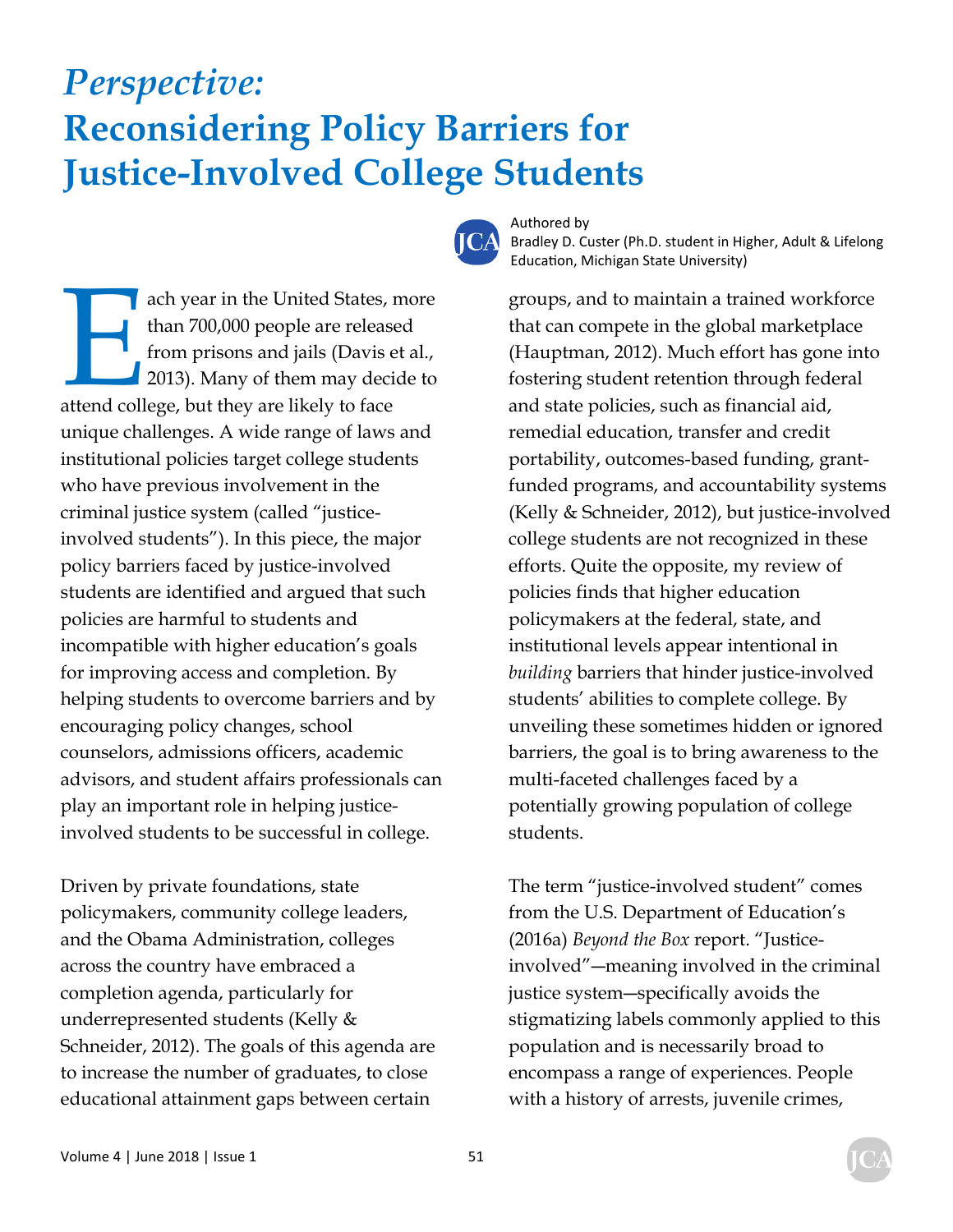misdemeanors, or felony convictions can be called justice-involved, as well as people who are currently or formerly incarcerated. "Justice-involved" is used mainly to refer to a person with prior *felony* convictions. Since not everyone convicted of a felony has been incarcerated, the term "justice-involved" should not be conflated with "formerly incarcerated."

#### **Policy Barriers in Higher Education**

It is estimated that 25% of Americans have some type of criminal record, and especially for the estimated 20 million Americans with felony convictions, criminal records last for life (Jacobs, 2015). The criminal record attaches to a person permanently, and it is the instrument that allows for countless forms of legalized discrimination, called collateral consequences, to persist long after a person is released from the criminal justice system, including the loss of employment, occupational licensure, housing, welfare benefits, voting rights, parental rights, privacy, or the ability to serve in the military, participate on juries, or hold public office, to name a few (Jacobs, 2015; Love, Roberts, & Klingele, 2013).

People with criminal records who become college students also face a range of collateral consequences that are specific to higher education, called barriers here, that have been previously undocumented or understudied. In this piece, an inventory of the major barriers faced by justice-involved students in U.S. higher education was conducted, which is significant in that there has been no

previous attempt to synthesize the vast assortment of higher education policies targeted at people with criminal histories. It is relevant now because it draws attention to a population of students that are not represented within the college completion agenda, at a time when the stories and experiences of justice-involved students increasingly appear in the media and in qualitative research (see Ayers, 2017; Custer, 2013a; Hager, 2017; Halkovic & Greene, 2015). For education professionals who rarely interact with justice-involved college students, this policy review may be surprising and hopefully initiates new discussions.

This review of policies relied on a broad range of sources. First, a search was conducted for research literature from the fields of higher education, criminal justice, legal studies, sociology, public policy, and more. Finding few studies on the topic, this search also considered non-scholarly sources, including laws, institutional policies, court cases, governmental reports, non-governmental organization reports, and news sources. Table 1 displays six categories of policies with corresponding policy examples, for which a hyperlink is provided. These examples are not meant to be representative of all policies within the category; instead, they offer readers the option to explore a sample of policies in more depth.

#### **Admissions**

In the past 15 years, colleges have increasingly added questions about criminal history on admissions applications such that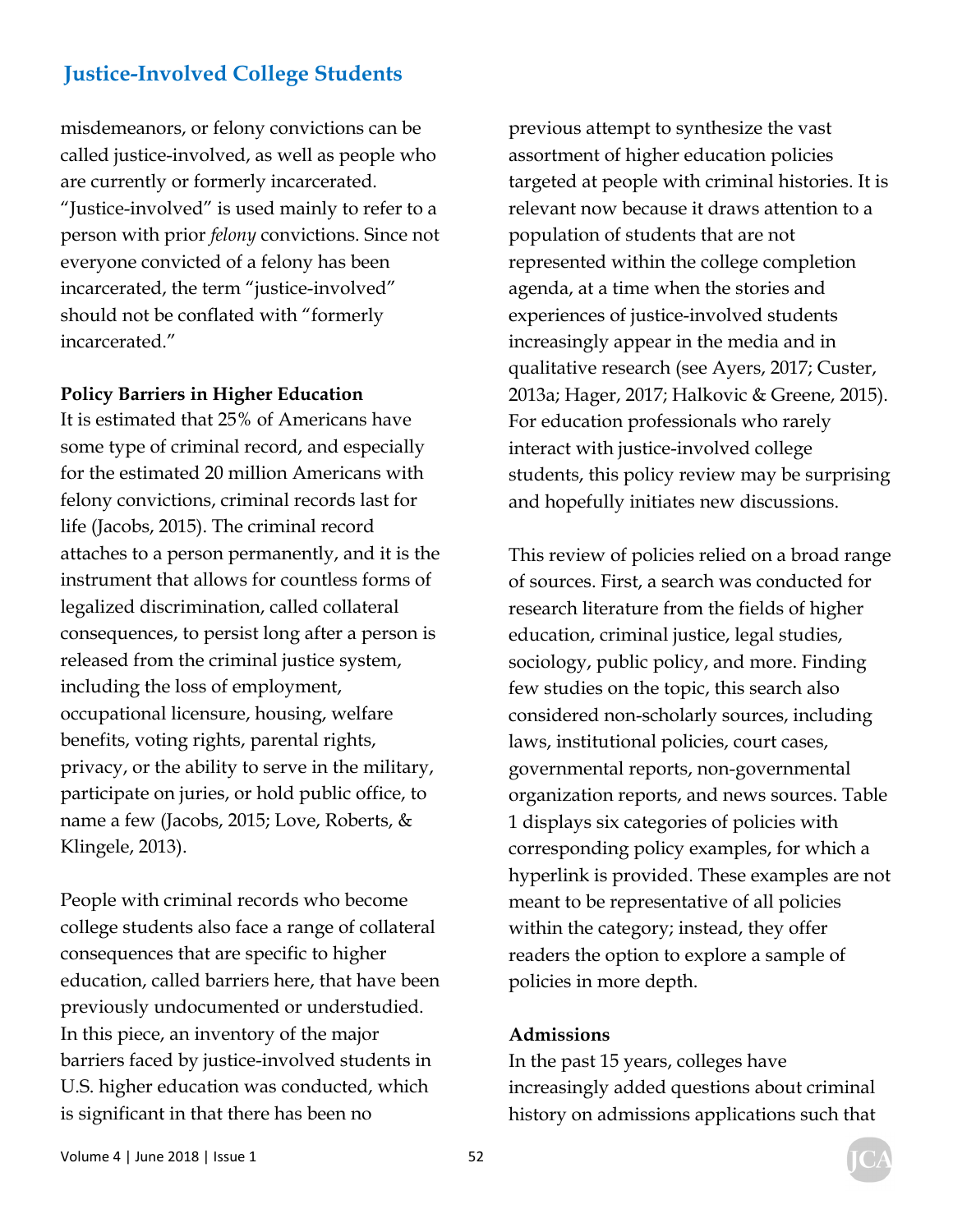most colleges now consider criminal history information in general admission decisions (Custer, 2016; Weissman et al., 2010). Questions typically focus on felony convictions, but some institutions cast a wide net, requiring the disclosure of misdemeanors, juvenile crimes, arrests, and pending cases (U.S. Department of Education, 2016a). Researchers have found no evidence to show these admissions policies improve campus safety, as intended (see Custer, 2016), and several studies have found that justiceinvolved applicants are deterred from completing applications due to the stigma of disclosing their criminal history, leading to high levels of application attrition (Custer, 2013a; Rosenthal et al., 2015).

Most institutions rely on applicants to disclose prior misconduct by answering questions on admission applications, but some institutions go further by conducting criminal background checks. For example, Columbus State Community College requires students to order and pay for their own background checks (see Table 1 on page 54). Since 2007, the University of North Carolina system, which includes 17 public universities, has conducted criminal background checks on all applicants whose applications contain "triggers" or "red flags," such as not answering certain questions, inconsistent answers, unexplained time periods since graduation, or affirmative responses to the criminal history questions (see Table 1). As shown below, criminal background checks are increasingly used in higher education, from admissions to student employment to campus housing,

without evidence of cost effectiveness or impact on campus safety.

The admission of registered sex offenders is scrutinized heavily by institutions and state governments. Some institutions automatically deny admission to some or all categories of sex offenders (see Houston Community College and University of Florida in Table 1). According to one court case in Michigan, policies that deny admission to broad categories of offenders may violate the due process rights of students (Kowarski, 2010; "Lake Michigan College," 2011). Because of the lawsuit, Lake Michigan College changed its blanket admission ban on all sex offenders and agreed to conduct individual reviews of applicants. Some state laws also add requirements to the admission and registration process of registered sex offenders. In seven states, students who are registered sex offenders must register directly with campus police departments, which is more than what federal law requires, and in New Mexico, those students must also notify the college registrar of their sex offender status (Custer, 2017).

Advocacy organizations and the Obama Administration's Department of Education have suggested that colleges consider discontinuing the collection of criminal history information in the college admission process; the chief concern is the potential racial discrimination that could occur from the disproportionate number of marginalized people in the criminal justice system (Rosenthal et al., 2015; U.S. Department of

Volume 4 | June 2018 | Issue 1 53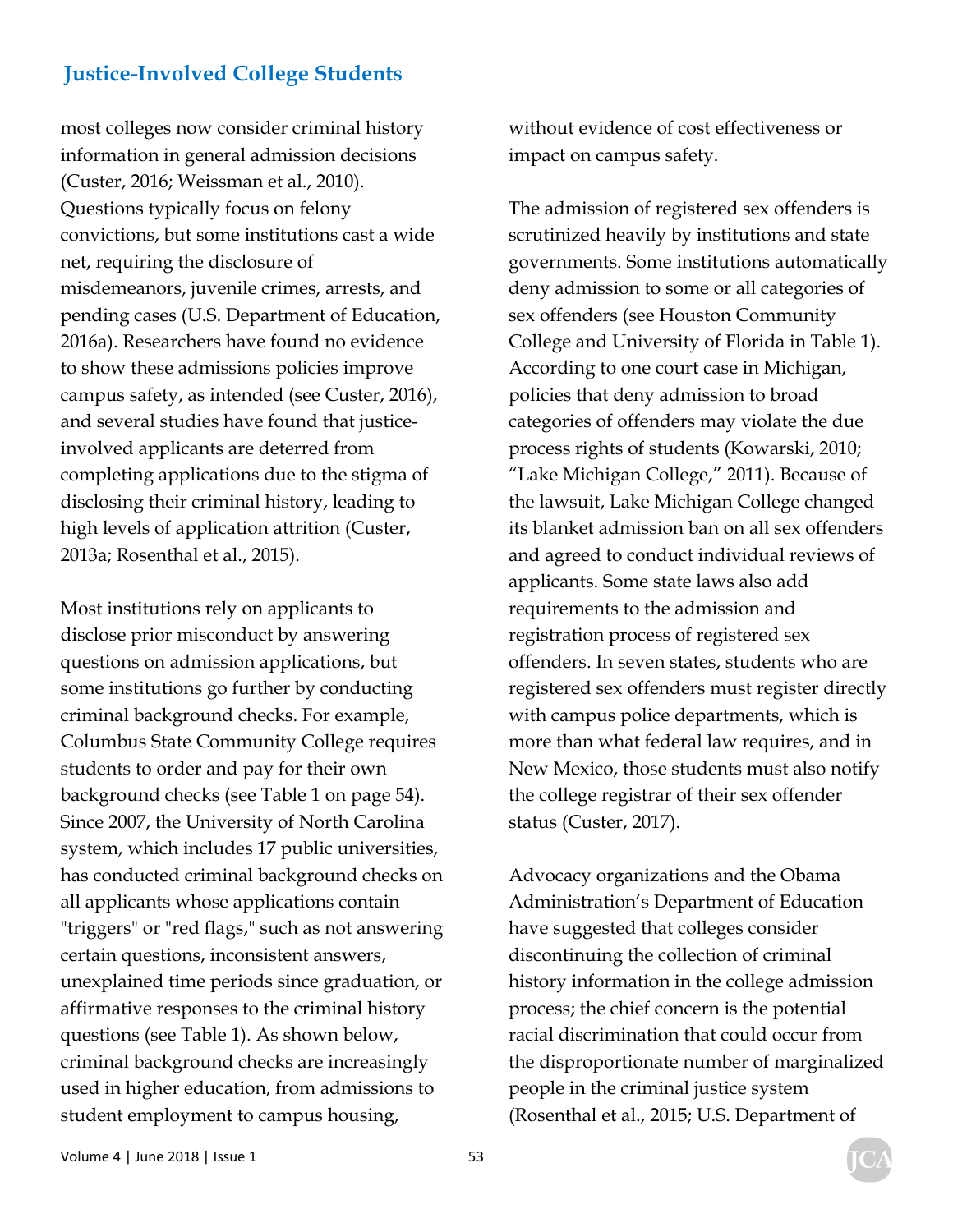#### Table 1

Policy Barriers for Justice-Involved Students in Higher Education

| Policy          | Policy Examples (with Hyperlinks)                                                       |
|-----------------|-----------------------------------------------------------------------------------------|
|                 |                                                                                         |
| Admissions      | Columbus State Community College, Students with History of Felony Conviction(s) Website |
|                 |                                                                                         |
|                 | University of North Carolina, Regulations on Student Applicant Background Checks Policy |
|                 | State University of New York, Admission of Persons with Prior Felony Convictions Policy |
|                 |                                                                                         |
|                 | Houston Community College, Convicted Sex Offender Policy                                |
|                 |                                                                                         |
|                 | University of Florida, Admission Reviews Website                                        |
| Financial       | Florida Bright Futures Scholarship Handbook                                             |
| Aid             | Georgia HOPE Scholarship Website                                                        |
|                 |                                                                                         |
|                 |                                                                                         |
| Campus          | Blinn College, Criminal History Record Check Requirement Policy                         |
| Housing         | Weatherford College, Background Check Requirements Policy                               |
|                 |                                                                                         |
|                 | Wichita State University, Housing Contract                                              |
|                 |                                                                                         |
| Student         | University of Delaware, Human Resources Criminal Background Checks Policy               |
| Employ-         |                                                                                         |
| ment            |                                                                                         |
| Athletics       | Idaho State Board of Education, Student Athletes Policy                                 |
|                 |                                                                                         |
|                 | California State University-Fresno, Athletics Recruitment Policy                        |
| Additional      | Eastern Kentucky University, Registered Sex Offender Listing                            |
| <b>Barriers</b> |                                                                                         |
|                 | Seattle Central College, Registered Sex Offender Listing                                |
|                 | Moraine Valley Community College, Sex Offender Policy                                   |
|                 |                                                                                         |
|                 |                                                                                         |
|                 |                                                                                         |
|                 |                                                                                         |

 $\mathbf C$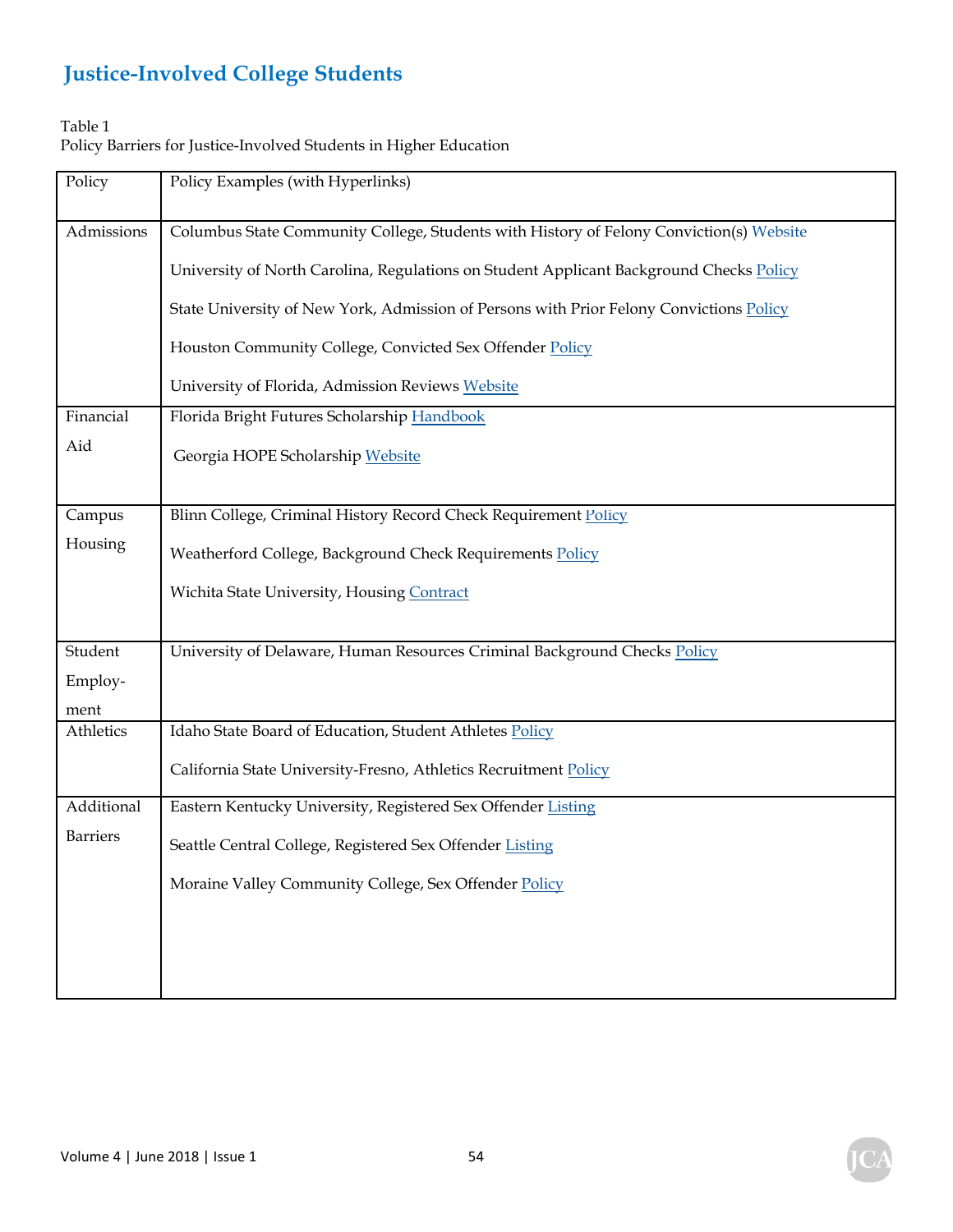Education, 2016a; Weissman et al., 2010). As a result, a few higher education institutions have recently restricted the use of criminal history in admissions, including the State University of New York system (Rosenberg, 2016) and the University of Minnesota (Clarey, 2016), and in 2017, Louisiana became the first state to partially ban the practice at its public institutions (Roll, 2017). The Trump Administration has not, as of early 2018, issued any statements on this policy topic.

#### **Financial Aid**

With mixed results, financial aid has overall been shown to have positive effects on enrollment, retention, and completion (Bettinger, 2012). For justice-involved students, affording college without financial aid may be an insurmountable barrier to attending college, and students convicted of drug offenses, especially, face significant barriers in getting financial aid.

First, the Anti-Drug Abuse Act's (1988) Denial of Federal Benefits Program allows federal and state judges to deny all types of federal aid to people convicted of drug trafficking or possession charges (U.S. Department of Justice, n.d.), which is documented in an internal federal file against which all financial aid applicants are checked (U.S. Department of Education, 2015). No research has documented how many people have been denied federal financial aid under this law.

Then in 1998, Congress passed the Drug-Free Student Loan Provision to amend the Higher Education Act (1965), which rendered all

people convicted of certain drug crimes ineligible for federal student financial aid starting in 2001 (Crawford, 2005). A person convicted of a drug crime involving possession was ineligible for one year for the first offense, two years for the second offense, and indefinitely for the third. A drug sales conviction rendered a person ineligible for two years for the first offense and indefinitely for the second. After the one- or two-year suspension, individuals could resume eligibility by completing a drug rehabilitation program (Higher Education Act, 1965). Between 2001 and 2004, it was estimated that between 17,000 and 41,000 students lost eligibility for financial aid due to a drug conviction (U.S. Government Accountability Office, 2005). As a result, one study found youth with drug offenses delayed attending college for about two years after high school, yet the policy did not deter youth from committing drug crimes, as intended (Lovenheim & Owens, 2014).

In 2005, Congress amended the eligibility rule by rendering only students convicted of certain drug crimes while receiving federal financial aid to be ineligible for aid, following the same schedule of penalties outlined above (Deficit Reduction Act, 2005). Currently, therefore, individuals with drug convictions prior to receiving federal aid are not affected, but students who are on federal financial aid at the time they are convicted of drug crimes cannot receive additional aid until regaining eligibility (Higher Education Act, 1965).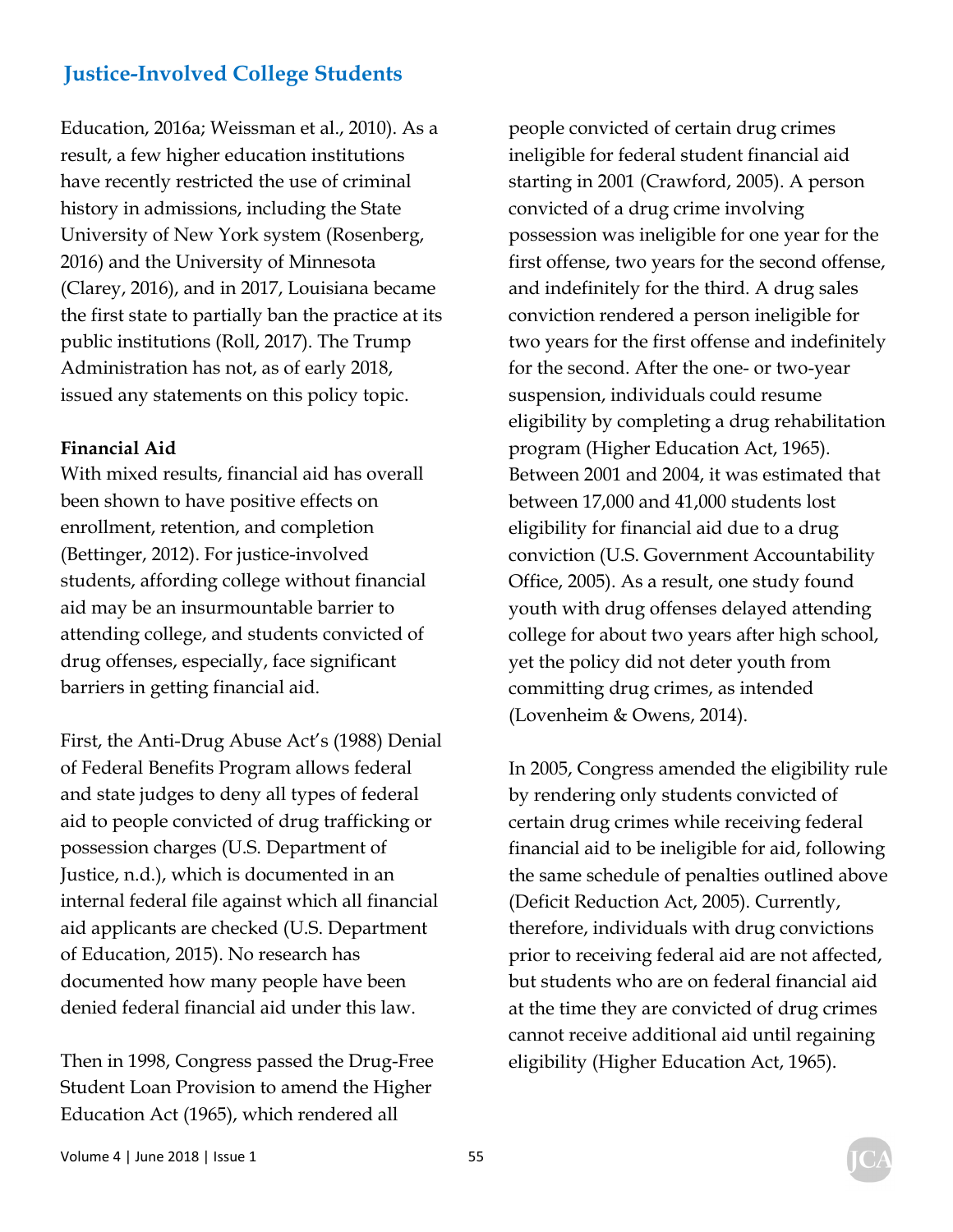Finally, state financial aid policies also contain eligibility barriers. Merit-based state financial is often unavailable to justice-involved students. For example, students with any felony conviction are ineligible for Florida's Bright Futures Scholarship, and students with a drug felony conviction are ineligible for Georgia's HOPE awards for one term following the conviction (see Table 1). Additional research is needed to quantify exactly how many states deny financial aid to justice-involved students.

#### **Campus Housing**

The scarcity of housing is one of the many crises facing people released from prison. People with criminal histories, especially drug and sex offenders, are routinely denied access to public and private housing (Love, Roberts, & Klingele, 2013), and many are forced to live with family, friends, or become homeless (Petersilia, 2005; Roman & Travis, 2004). Despite evidence suggesting living oncampus improves student retention (Schudde, 2011), justice-involved students commonly face discrimination in on-campus housing. Some state statutes and state system policies prohibit certain people from living in campus housing, including sex offenders in Texas, South Carolina, South Dakota, and Tennessee, as well as drug offenders in South Dakota. After Texas passed a law in 2013 allowing colleges to access state criminal records databases for checking housing applicants, most Texas institutions implemented criminal background check policies and denied housing to most students with convictions (see Blinn and Weatherford Colleges in Table

1; Downing, 2013). But then, Texas went a step further in 2017 to ban most sex offenders from campus housing at public and private institutions (Raney, 2017). Even in states without such laws, many institutions conduct background checks on housing applicants and prohibit those with criminal histories from living in residence halls (see Wichita State University in Table 1).

Balancing the legitimate safety and security needs of residence halls with the housing needs of justice-involved students is a complex policy problem for higher education administrators. More research is needed to document trends in housing background check policies and to develop evidence-based criteria for determining who should and should not be permitted to live in residence halls.

#### **Student Employment**

Despite employment being one of the most critical factors for successful reentry, thousands of U.S. laws bar people with criminal histories from working in certain public and private sectors (Harris & Keller, 2005; Jacobs, 2015). Employers may also choose not to hire people with criminal convictions, which is a legally permissible practice known as discretionary employment discrimination (Jacobs, 2015). As the availability of public electronic criminal records has increased, more employers are using criminal background checking to bar justice-involved people from jobs (Jacobs, 2015; Love, Roberts, & Klingele, 2013). Higher education institutions are also increasingly

Volume 4 | June 2018 | Issue 1 56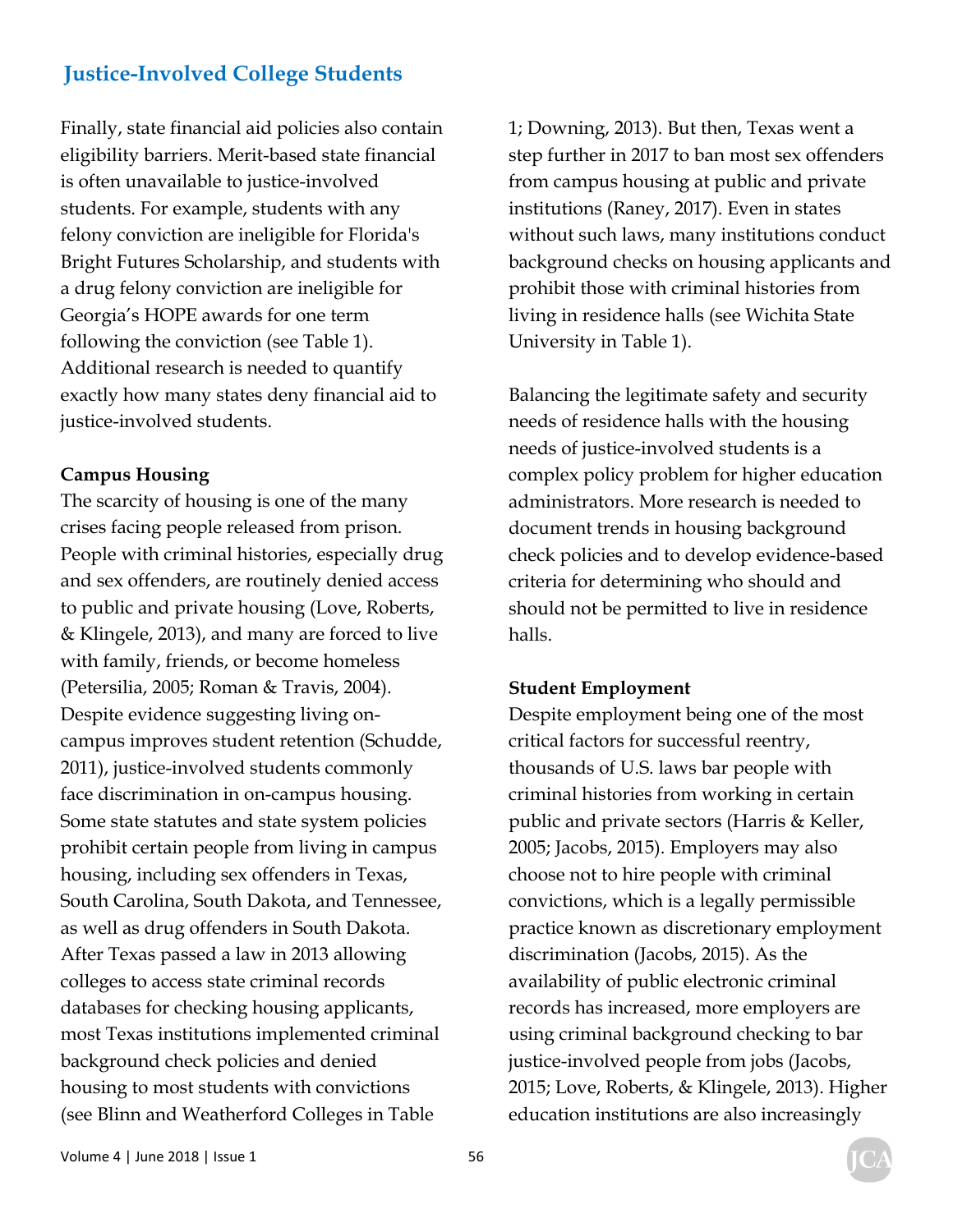requiring employees to undergo criminal background checks, including student employees (Owen, 2014). A survey of 132 institutions found 26% required criminal background checks for student employees, 87% for staff, and 40% for faculty (Hughes, Hertz, & White, 2013). For example, the University of Delaware conducts criminal background checks on all new employees, including undergraduate and graduate student workers (see Table 1). However, in a study of crime data from four states, there were no significant differences in campus crime rates before and after mandatory background checks were implemented for newly hired employees, regardless of the robustness of the background checking policies (Hughes, Elliot, & Myers, 2014). It is estimated that 80% of all undergraduate students hold a job while attending college (Riggert, Boyle, Petrosko, Ash, & Rude-Parkins, 2006), and for justice-involved students who need work, student employment may be the only viable option. If there is doubt in the effectiveness of student employee background checks, eliminating background checks could provide important employment opportunities for these students.

#### **Student Athletes**

Student athletes face a unique class of rules related to criminal history. For example, the state of Idaho requires all public institutions to collect and maintain criminal history information on student athletes and prohibits them from recruiting athletes with felony convictions (see Table 1). Institutions in other states maintain similar recruiting and

eligibility policies (see California State University-Fresno in Table 1; Hughes et al., 2015; Potrafke, 2006). In a recent survey of 567 athletics directors, few reported conducting criminal background checks on student athletes: 12 (2.09%) conducted checks on all athletes, 7 (1.22%) conducted checks on transfers only, 46 (8.01%) did not conduct checks but plan to start, while the remaining 506 (88.68%) did not conduct checks and had no plans to start (Hughes et al., 2015). While the National Collegiate Athletic Association (NCAA) has no eligibility requirements related to the prior criminal history of athletes, commentators have called on the NCAA to implement background checking policies, especially following stories of athletes with known criminal histories transferring to play at other institutions (New, 2014; Potrafke, 2006).

#### **Additional Barriers**

While the five categories of policies described above may constitute the most significant barriers in higher education, there are certainly others that require more investigation. For example, students have commented on not being able to participate in student organizations or activities due to stigmatization from their criminal histories (Tewksbury, 2013), but some institutions may restrict justice-involved students from participating in certain student activities. Justice-involved students are also likely to face difficulty studying abroad, participating in service-learning projects, and other activities that involve community engagement, work with children, traveling, or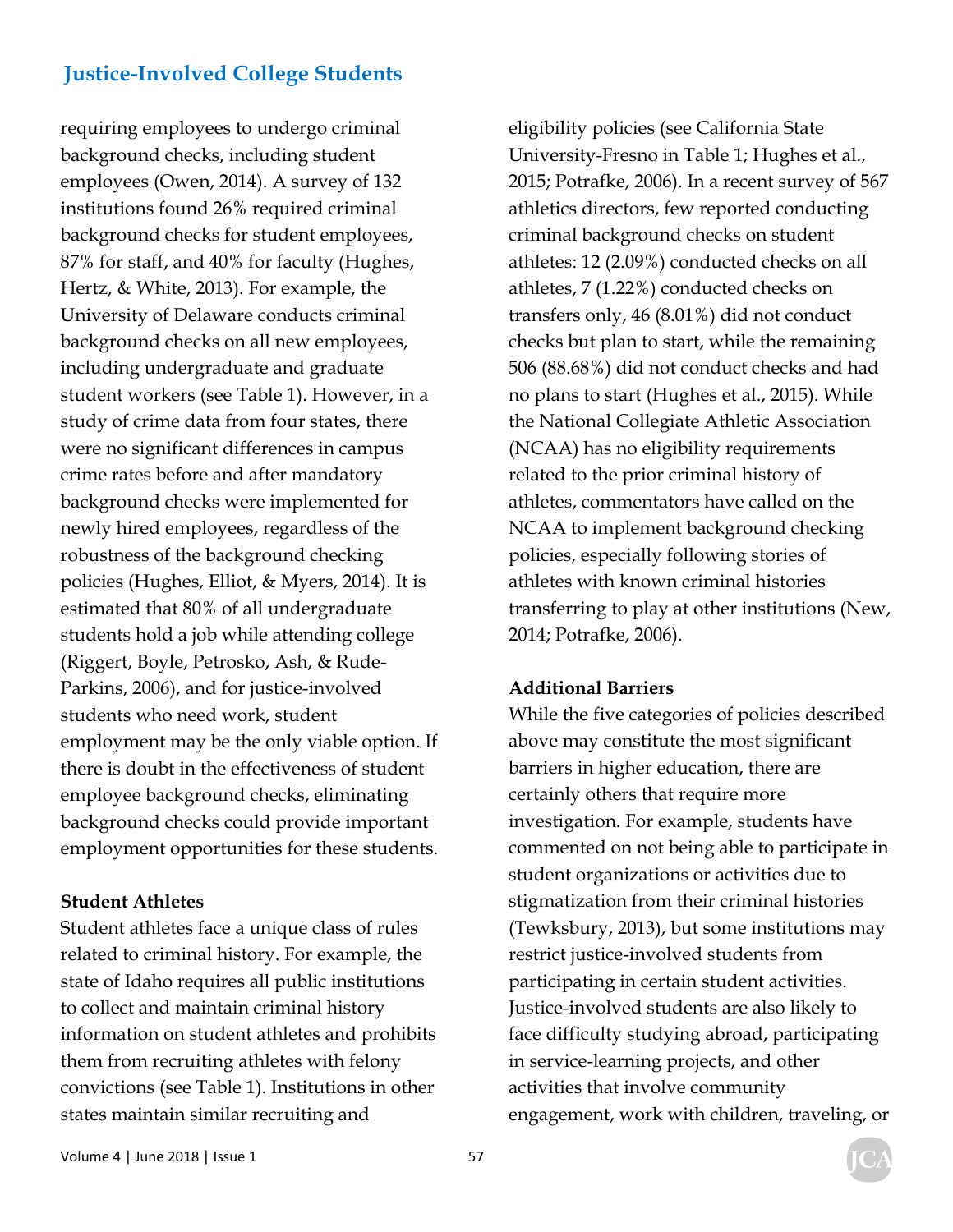visiting places like schools, hospitals, or prisons. In addition, there is no available information on how international students with criminal convictions from their home countries fare in gaining legal status to study in the US, getting through the admissions process, or overcoming the other barriers described above. Additional research is needed to explore policies affecting justiceinvolved students in these areas of college student life.

Students previously convicted of sex offenses are vulnerable targets for special policies. In addition to the barriers to admission and registration mentioned above, hundreds of institutions maintain their own sex offender registry websites where the names, and sometimes photographs, of sex offender students are posted for campus community members to see (see Eastern Kentucky University and Seattle Central College in Table 1; Tewksbury, 2013; Tewksbury & Lees, 2006). Institutions have also created policies whereby sex offender students are subjected to regular surveillance by campus administrators (see Moraine Valley Community College in Table 1). Furthermore, at the state level, 31 states post where a registered sex offender is enrolled on sex offender registry websites, and nine states allow users to filter results by school name or address to view all registrants enrolled at an institution (Custer, 2017). These policies drastically increase the public exposure of these college students.

**How to Support Justice-Involved Students**  Taken together, the policies described above present a formidable challenge for justiceinvolved college students. At each stage of their college journey, these students face systematic barriers from gaining admission, to qualifying for financial aid, finding a room on campus, getting a job, playing sports, and beyond. Though policymakers and campus administrators argue these policies are necessary for campus safety reasons, the limited available policy research does not support such claims (Custer, 2016; Hughes, Elliot, & Myers, 2014). Therefore, education professionals should be critical of these policies' unintended negative consequences on student success. Next, an explanation of how the policies are harmful to students, and then recommendations are offered to education professionals on supporting justiceinvolved students.

#### **Finding Alternatives**

Many of the policies described above are insurmountable by design, like total bans on sex offenders in campus housing or ineligibility for financial aid. To state the obvious, these policies are quite literally barriers to student success because justiceinvolved students are prohibited from benefiting from campus programs and services that are designed to support students. It should be no surprise, for example, that a student who is ineligible for state financial aid, who is not permitted to live in campus housing, and who cannot get hired as a student employee has the deck stacked against him. Research is not needed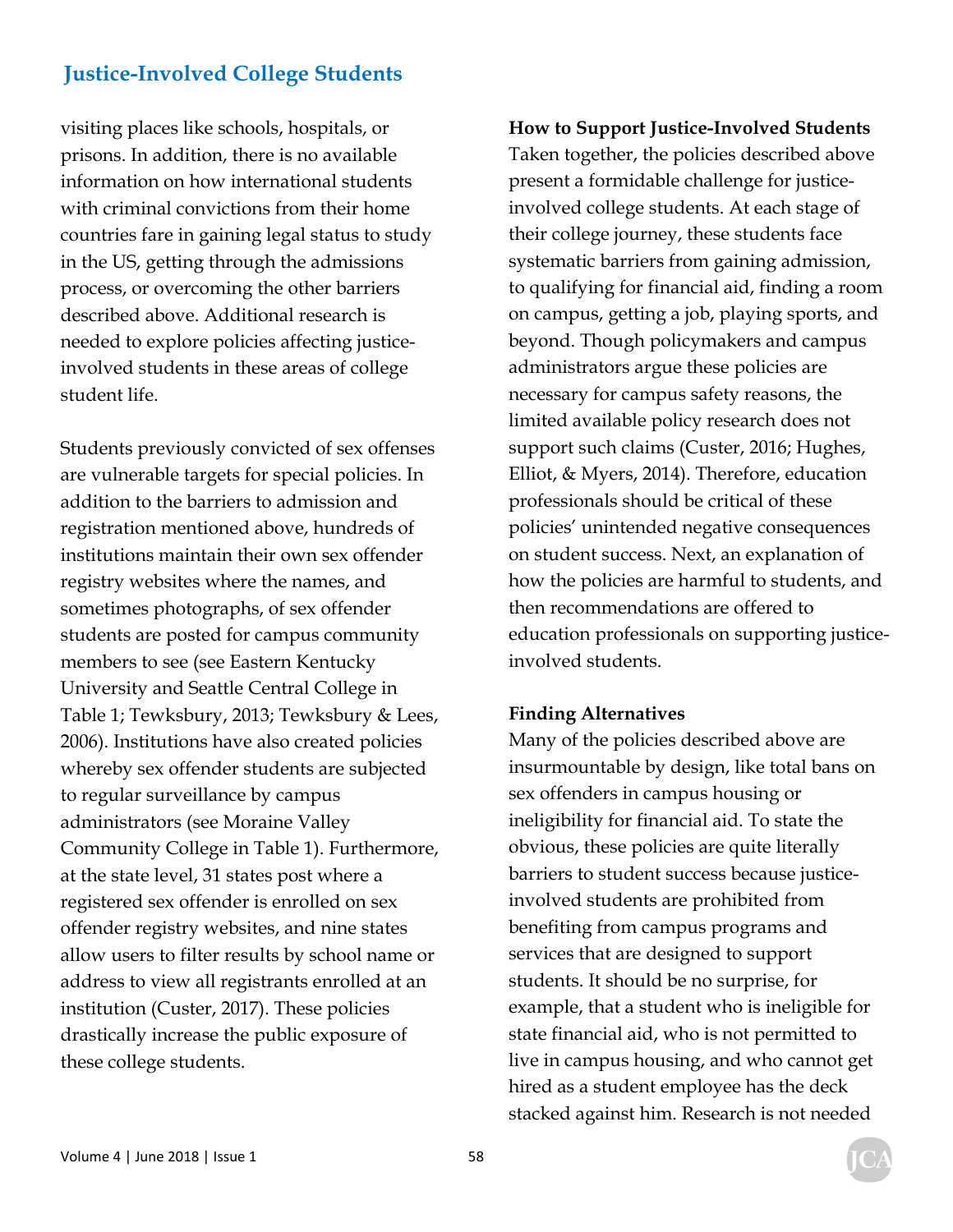to conclude that many students are denied support because of these policies, but future research is needed to estimate how many students are affected by these policies and the extent to which justice-involved students can be successful without the programs they are denied.

The task for education professionals, then, is to help students find alternatives to the services and programs that they are denied. When prospective students seek admission, school counselors and admissions officers should be aware of which institutions in their community or state require the disclosure of criminal history; then, they should be prepared to explain the often-unpublished criminal history review process, including advice on how to succeed in gaining admission (see Custer, 2016). When students cannot get hired on campus, career services professionals should be knowledgeable about employers in the community who hire people with criminal history (e.g., employers who take advantage of tax credits or federal bonding for hiring people with criminal history; see Rakis, 2005). When students are blocked from living on campus, housing professionals should be aware of the background checking practices of local housing communities and should refer students to properties that are open to people with criminal histories. When students are denied financial aid, financial aid officers should be able to recommend alternate scholarship programs and funding sources. If knowledgeable about the policies and their alternatives, education professionals can be

well-positioned to help students overcome the barriers.

#### **Preventing Stigma**

For students who are not entirely blocked by policies, the literature offers another explanation of how these policies can be harmful. Research suggests that stigma is a tangible consequence for some justiceinvolved students dealing with these policies. Stigma is often described as a characteristic, mark, or label that designates a person as "flawed, compromised, and somehow less than fully human" (Dovidio, Major, & Crocker, 2000, p. 3), and in this case, the criminal record is the stigmatizing characteristic. In a study of college applicants in the State University of New York system, it was estimated that two out of every three applicants with prior felony convictions who started an admission application did not complete it, potentially to avoid the stigmatizing admission process that ensued (Rosenthal et al., 2015). In a case study of one university applicant who withdrew her admission application, it was clear that stigma played a role in her decision to drop out (Custer, 2013a). In a qualitative study of admissions essays required of applicants with criminal history, applicants reported feeling judged, fear of losing education opportunities, anger about having to relive and describe past crimes, embarrassment, and lowered selfesteem because of the application process (Custer, 2013b). From these cases, it appears that the admission process is a powerful source of stigma that deters prospective college students.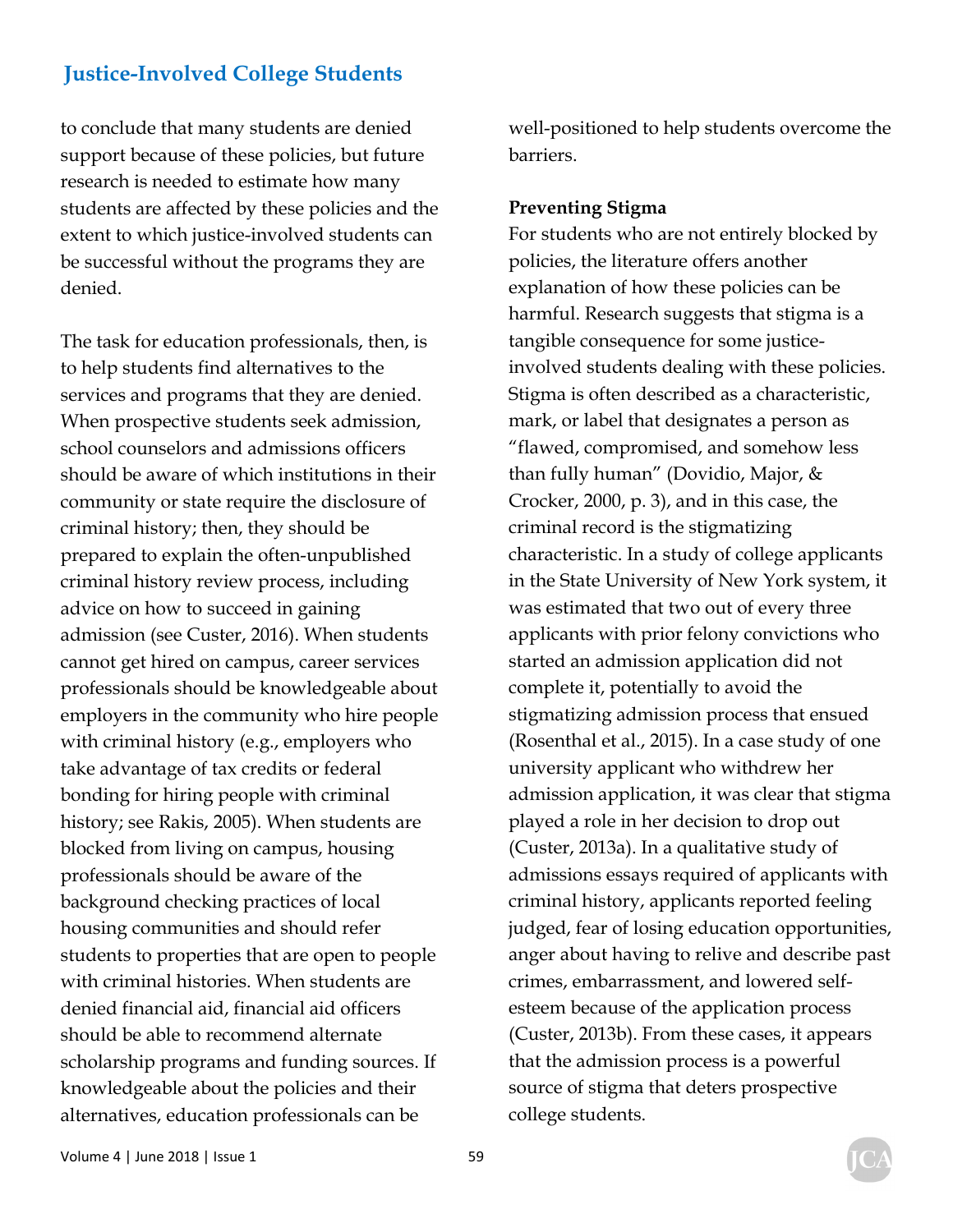Many justice-involved students make it through the admission process or attend colleges that do not inquire about criminal history. Once enrolled, they face stigmatization from peers, faculty, and administrators each time they are identified as having a criminal record, like when applying for campus jobs or financial aid. In perhaps the first study of justice-involved college students, Copenhaver, Edwards-Willey, and Byers (2007) explicitly studied how four students experienced and coped with stigma. The participants reported fear of being identified and described the difficulty of concealing their prison tattoos and deciding when and when not to disclose their history for fear of judgment (Copenhaver, Edwards-Willey, & Byers 2007). Similar experiences have been reported in subsequent studies (Halkovic & Greene, 2015). Two formerlyincarcerated, African-American male students reported being stigmatized by pejorative labels, including ex-offender, convict, and criminal, "which negatively affected some peer interactions, limited options for campus involvement, and all-too-often shaped faculty members' perceptions of the students (Strayhorn, Johnson, & Barrett, 2013, p. 84). The students were victims of stereotyping, racial micro-aggressions, and lowered expectations from faculty, staff, and peers (Strayhorn, Johnson, & Barrett, 2013). In addition, at institutions that maintain campus -based sex offender registries, students who are registered sex offenders have reported intense social isolation and vulnerability, particularly related to the fear of being identified by others (Tewksbury, 2013).

There has been such little research on the experiences of justice-involved college students that these accounts stand out as troublesome. Stigma appears to be a common experience, and the policies identified above– especially admissions–are regularly cited by students as sources of stigma. It is the continual unveiling of a student's criminal history at different points in the college journey that harms these students, making them feel exposed and vulnerable. For campus administrators, conducting an inventory of all the points at which a student must disclose criminal history would be informative. From there, reducing the number of disclosure points could go a long way in supporting justice-involved students by protecting their privacy, dignity, and basic right to learn in a judgement-free environment.

To protect justice-involved students from stigmatization, policy changes are necessary. Admissions officers should consider delaying or eliminating the collection of criminal history information, as some institutions have recently done (Clarey, 2016; Rosenberg, 2016). Campus police departments should remove campus-based sex offender listings from their websites, leaving only the links to state sex offender registries, as required by federal law (U.S. Department of Education, 2016b). Campus housing professionals should stop conducting criminal background checks on all students, except when required by state law. Similarly, human resources departments should stop conducting background checks on all student employees, except for those

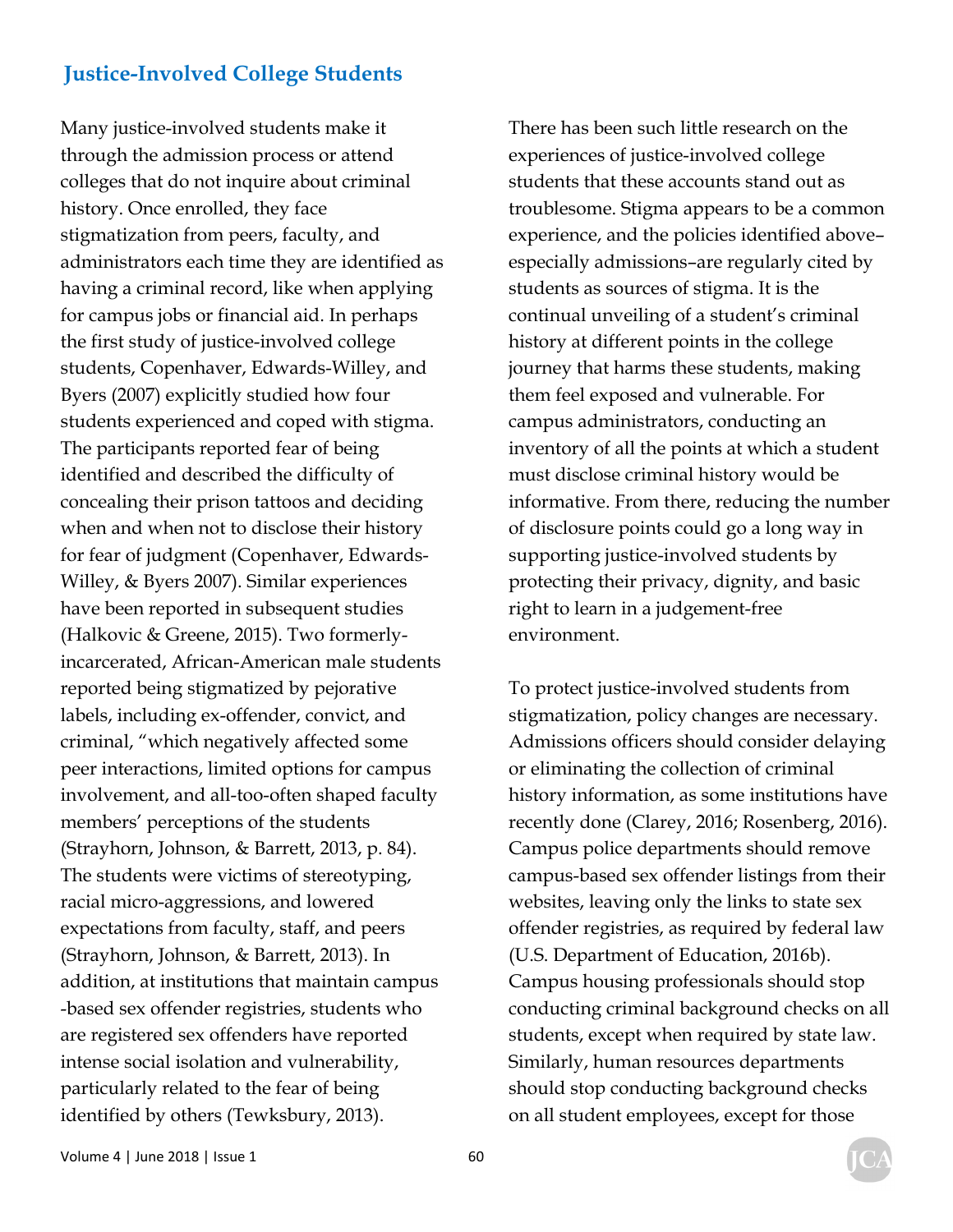who apply to sensitive positions. In most of these cases, campus administrators established the policy barriers for justiceinvolved students, which means they are equally empowered to change or eliminate them. Making these policy changes would constitute significant advances in the support of justice-involved students.

#### **Conclusion**

The purpose of this essay was to raise awareness of the policy barriers faced by justice-involved college students, to critique them, and to offer education professionals advice on how to support students. When considering the over 20 unique policies identified above, it should be clearer now how challenging it could be for some students to gain admission, secure financial aid, get a campus job, live on campus, and participate in athletics at higher education institutions across the U.S. Reducing such challenges should be a goal for all institutions seeking to improve college access and completion. Eliminating or changing the policies would be the most direct method for breaking down barriers. When the average practitioner is not empowered to change institutional policies, they can still support justice-involved students by learning about their campus policies, advocating for students in a judgement-free manner, helping them find alternative solutions when barriers are insurmountable, and bringing this discussion to their campuses and professional organizations.

#### **References**

Ayers, E. (2017, March). Choosing education over incarceration. *Dig Mag*. Retrieved from [www.digmagonline.com](http://www.digmagonline.com) 

Bettinger, E. (2012). Financial aid: A blunt instrument for increasing degree attainment. In A. P. Kelly & M. Schneider (Eds.), Getting to graduation: The completion agenda in *higher educaƟon* (pp. 157‐174). BalƟmore: Johns Hopkins University Press.

Clarey, D. (2016, December 5). University nixes felony question on student applications. Minnesota Daily. Retrieved from hƩp://[www.mndaily.com/](http://www.mndaily.com/) 

Copenhaver, A., Edwards‐Willey, T. L., & Byers, B. D. (2007). Journeys in social stigma: The lives of formerly incarcerated felons in higher education. *Journal of Correctional EducaƟon*, 268‐283.

Crawford, K. B. (2005). Collateral sanctions in higher education: A constitutional challenge to the Drug-Free Student Loan Provision of the Higher Education Act of 1998. *University of Toledo Law Review*, *36*, 755‐787.

Custer, B. D. (2013a). Admission denied: A case study of an ex‐offender. *The Journal of College Admission, 219*, 16‐19.

Custer, B. D. (2013b). Why college admissions policies for students with felony convictions are not working at one institution. College & University, 88(4), 28-36.

Custer, B. D. (2016). College admission policies for ex‐ offender students: A literature review. *Journal of CorrecƟonal EducaƟon, 67*(2), 35‐43*.* 

Custer, B. D. (2017). Variations in state sex offender statutes: Implications for U.S. higher education. *Criminal* Justice Policy Review. Advance online publication. doi:10.1177/0887403417722388

Davis, L. M., Bozick, R., Steele, J. L., Saunders, J., & Miles, J. N. V. (2013). *EvaluaƟng the effecƟveness of correcƟonal educaƟon: A meta‐analysis of programs that provide educaƟon to incarcerated adults* (Report No. RR‐266‐BJA). Retrieved from RAND Corporation website: https:// [www.rand.org/pubs/research\\_reports/RR266.html](http://www.rand.org/pubs/research_reports/RR266.html)

Deficit Reduction Act of 2005, Pub. L. No. 109-171, § 8021, 120 Stat. 178 (2006).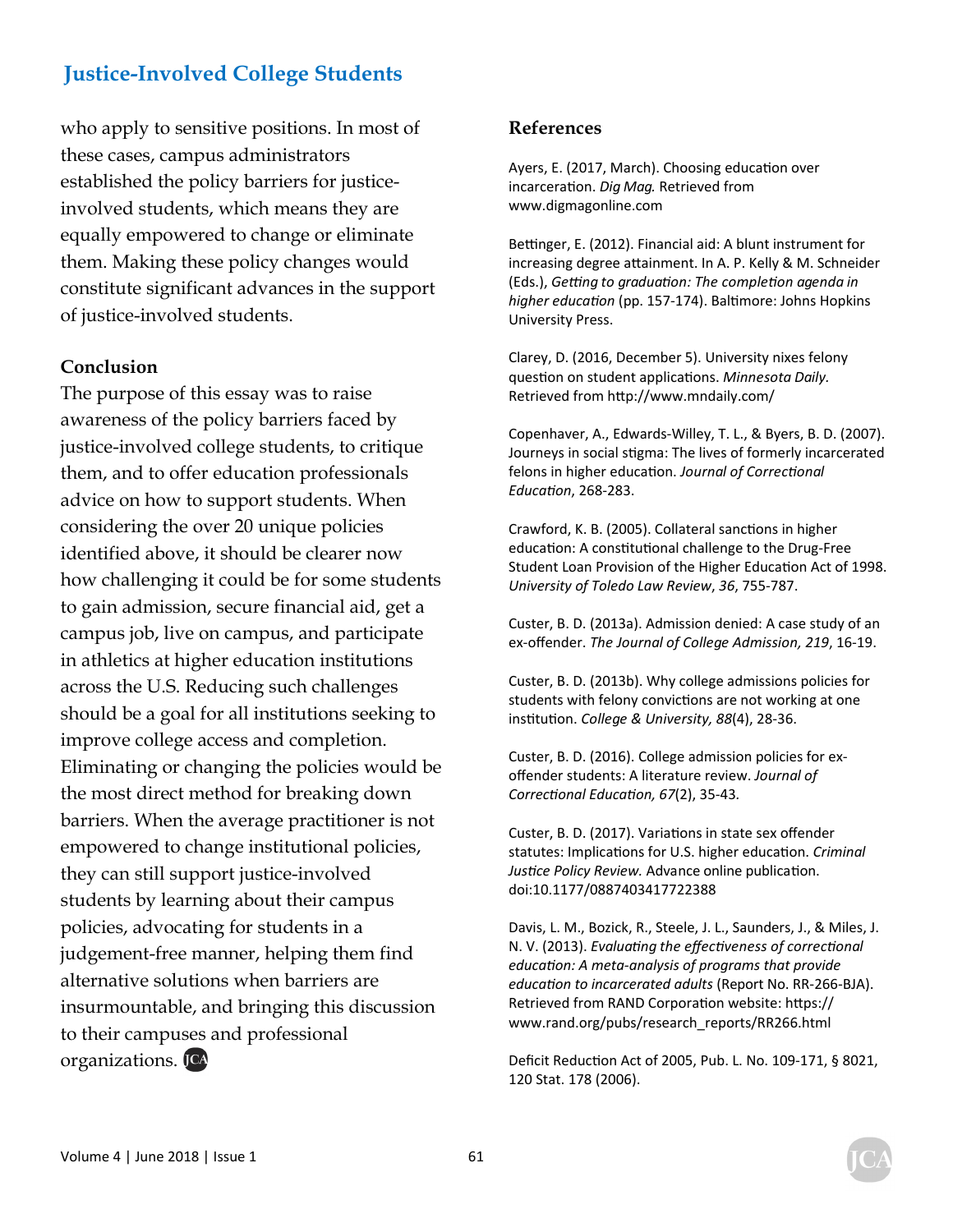Dovidio, J. F., Major, B., & Crocker, J. (2000). Stigma: Introduction and overview. In T. F. Heatherton, R. E. Kleck, M. R. Hebl, & J. G. Hull (Eds.), *The social psychology of* stigma (pp. 1-28). New York, NY: Guilford Press.

Downing, M. (2013, July 30). Texas colleges & universities initiate dorm background checks. *KXII News 12.* Retrieved from hƩp:/[/www.kxii.com/](http://www.kxii.com/) 

Halkovic, A., & Greene, A. C. (2015). Bearing stigma, carrying gifts: What colleges can learn from students with incarceraƟon experience. *The Urban Review*, *47*(4), 759‐ 782. doi: 10.1007/s11256‐015‐0333‐x

Hager, E. (2017, September 13). From prison to Ph.D.: The redemption of and rejection of Michelle Jones. The New *York Times.* Retrieved from [www.nyƟmes.com](http://www.ny%ED%AF%80%ED%B6%9Fmes.com) 

Harris, P. M., & Keller, K. S. (2005). Ex‐offenders need not apply: The criminal background check in hiring decisions. *Journal of Contemporary Criminal JusƟce*, *21*(1), 6‐30. doi: DOI: 10.1177/1043986204271678

Harris, K. S., Kimball, T. G., Casiraghi, A. M., & Maison, S. J. (2014). Collegiate recovery programs. *Peabody Journal of EducaƟon*, *89*(2), 229‐243. doi:10.1080/0161956X.2014.897095

Hauptman, A. M. (2012). Increasing higher education attainment in the United States: Challenges and opportunities. In A. P. Kelly & M. Schneider (Eds.), Getting to *graduaƟon: The compleƟon agenda in higher educaƟon* (pp. 17-47). Baltimore: Johns Hopkins University Press.

Higher Education Act, 20 U.S.C. § 1091 (1965).

Hughes, S. F., Elliott, T. L., & Myers, M. (2014). Measuring the impact of background checks on reducing crime in higher education. Public Administration Research, 3(2), 121-133. doi:10.5539/par.v3n2p154

Hughes, S. F., Elliott, T. L., Myers, M., Heard, C., & Nolan, J. (2015). College athletics and background checks: Literature review and survey results. Retrieved from http:// riskaware.com/wp‐content/uploads/2015/04/College‐ Athletics-and-Background-Check-Policies.pdf

Hughes, S., Hertz, G. T., & White, R. J. (2013). Criminal background checks in US higher education: A review of policy developments, process implementations, and postresults evaluaƟon procedures. *Public Personnel Management*, *42*(3), 421‐437. doi: 10.1177/0091026013495763

Jacobs, J. B. (2015). *The eternal criminal record.* Cambridge, MA: Harvard University Press.

Kelly, A. P., & Schneider, M. (Eds.). (2012). *Geƫng to graduaƟon: The compleƟon agenda in higher educaƟon*. Baltimore: Johns Hopkins University Press.

Kowarski, I. (2010, June 25). 2‐year college in Michigan restricts enrollment of felons and sex offenders. *The Chronicle of Higher EducaƟon.* Retrieved from [www.chronicle.com](http://www.chronicle.com) 

Lake Michigan College agrees to individualized review of students with criminal records, ACLU announces. (2011, June 22). Retrieved from ACLU website: https:// [www.aclu.org/news/lake‐michigan‐college‐agr](http://www.aclu.org/news/lake%E2%80%90michigan%E2%80%90college%E2%80%90agrees%E2%80%90individualized%E2%80%90review%E2%80%90students%E2%80%90criminal%E2%80%90records%E2%80%90aclu%E2%80%90announcesLove)ees‐ [individualized‐review‐students‐criminal‐records‐aclu‐](http://www.aclu.org/news/lake%E2%80%90michigan%E2%80%90college%E2%80%90agrees%E2%80%90individualized%E2%80%90review%E2%80%90students%E2%80%90criminal%E2%80%90records%E2%80%90aclu%E2%80%90announcesLove) announces

[Love, M](http://www.aclu.org/news/lake%E2%80%90michigan%E2%80%90college%E2%80%90agrees%E2%80%90individualized%E2%80%90review%E2%80%90students%E2%80%90criminal%E2%80%90records%E2%80%90aclu%E2%80%90announcesLove). C., Roberts, J., & Klingele, C. (2013). *Collateral consequences of criminal convicƟons: Law, policy and pracƟce.* Washington, DC: NACDL Press.

Lovenheim, M. F., & Owens, E. G. (2014). Does federal financial aid affect college enrollment? Evidence from drug offenders and the Higher EducaƟon Act of 1998. *Journal of Urban Economics*, *81*, 1‐13. doi: 10.1016/j.jue.2014.01.005

New, J. (2014, November 4). Looking the other way? *Inside Higher Ed.* Retrieved from [www.insidehighered.com](http://www.insidehighered.com) 

Owen, G. T. (2014). Evolution of a background check policy in higher education. *The Qualitative Report*, 19(39), 1-17.

Petersilia, J. (2005). Hard time: Ex-offenders returning home after prison. Corrections Today, 67(2), 66-71.

Potrafke, L. M. (2006). Checking up on student-athletes: A NCAA regulation requiring criminal background checks. *MarqueƩe Sports Law Review*, *17*(1), 427‐450.

Rakis, J. (2005). Improving the employment rate of ex‐ prisoners under parole. *Federal ProbaƟon*, *69*(1), 7‐12.

Raney, J. (2017, March 28). Bill would ban sex offenders from college dorms. *The Eagle.* Retrieved from [www.theeagle.com](http://www.theeagle.com) 

Riggert, S. C., Boyle, M., Petrosko, J. M., Ash, D., & Rude‐ Parkins, C. (2006). Student employment and higher educaƟon: Empiricism and contradicƟon. *Review of EducaƟonal Research*, *76*(1), 63‐92.